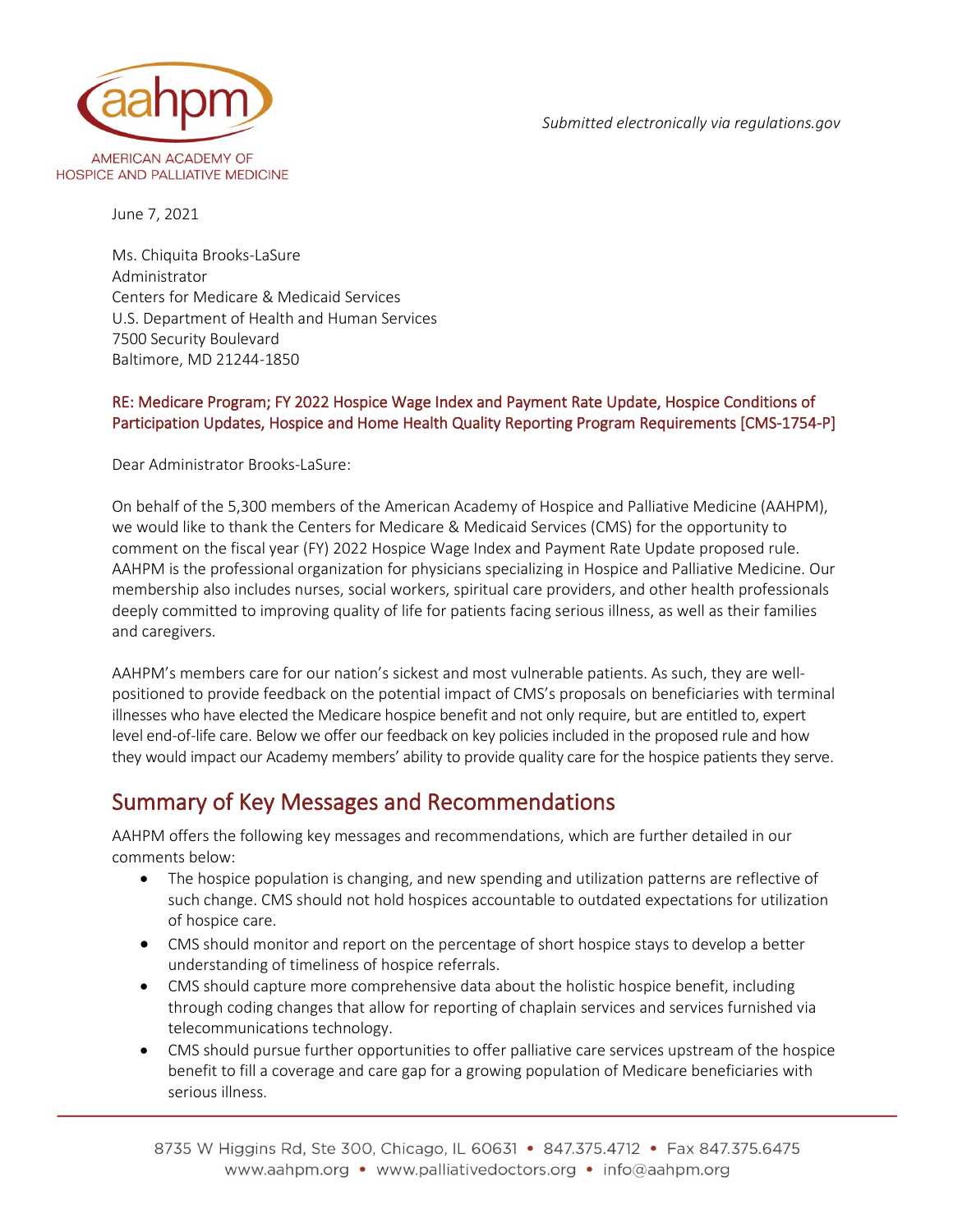- AAHPM appreciates CMS's proposed reforms to the hospice election statement addendum and requests a retroactive effective date of October 1, 2020.
- AAHPM supports CMS's proposed changes to the hospice conditions of participation, which would reduce burden while continuing to support high-quality hospice care.
- AAHPM supports CMS's proposal to remove the seven Hospice Item Set measures from the Hospice Quality Reporting Program.
- AAHPM has significant concerns with CMS's proposal to implement and publicly report the Hospice Care Index measure and recommends alternative mechanisms for sharing HCI data with hospices rather than public reporting, as well as potential refinements to the measure should CMS choose to continue to pursue its implementation.
- AAHPM has several questions and concerns related to CMS's proposal to add CAHPS star ratings to public reporting and believes that CMS should work to address them before implementing star ratings.
- AAHPM requests more frequent updates to claims-based measure calculations and more frequent updates to measure scores on Care Compare, in preview reports, and in confidential CASPER quality measure reports.
- AAHPM appreciates CMS's interest in transitioning to digital quality measurement but reminds CMS of the disadvantages that hospices would experience given their historic exclusion from the Medicare and Medicaid Electronic Health Record Incentive program. We therefore encourage CMS to adopt a thoughtful, long-term plan for moving forward that addresses barriers and minimizes provider burden.
- AAHPM applauds CMS's emphasis on closing the health equity gap and supports expansion of data collection on social determinants of health for hospice providers.

## Hospice Utilization and Spending Patterns

CMS provides information on hospice utilization and spending patterns, including information on diagnosis patterns, length of stay, live discharge rates, and spending outside of the hospice benefit. AAHPM appreciates ongoing CMS monitoring and analysis of hospice data, which provide important insights into both the increased uptake of the hospice benefit among Medicare beneficiaries at the end of their lives, as well as the ongoing gap in supportive care for those beneficiaries who do not make hospice elections. We note, however, that CMS does not include any discussion of very short lengths of stay in hospice, which are indicative of poor quality end-of-life care. AAHPM recommends that CMS monitor and report on the percentage of short hospice stays (e.g., 3 days or fewer, or 7 days or fewer) in order to develop a better understanding of timeliness of hospice referrals. AAHPM also continues to recommend that CMS review and analyze hospice utilization data and changes in diagnosis patterns to determine whether beneficiaries with terminal illness are being appropriately directed to hospice. Additionally, we encourage CMS to engage the physician and stakeholder community to increase awareness about the value of hospice and palliative care for Medicare beneficiaries, and we would be pleased to offer our assistance in these efforts.

At the same time, we note that utilization data alone are not sufficient to understand whether highquality, patient-centered hospice care is being delivered, and indicators focused on length of stay and live discharge rates may lead to unintended consequences to the extent that they create incentives to furnish care in a manner that is inconsistent with patient preferences. While we are aware that CMS and others may be concerned about long lengths of stay and live discharges, in many cases, such outcomes reflect preference-concordant care and outcomes that are in the best interest of beneficiaries. Patients with a terminal prognosis who elect hospice may continue to require and benefit from high-quality hospice care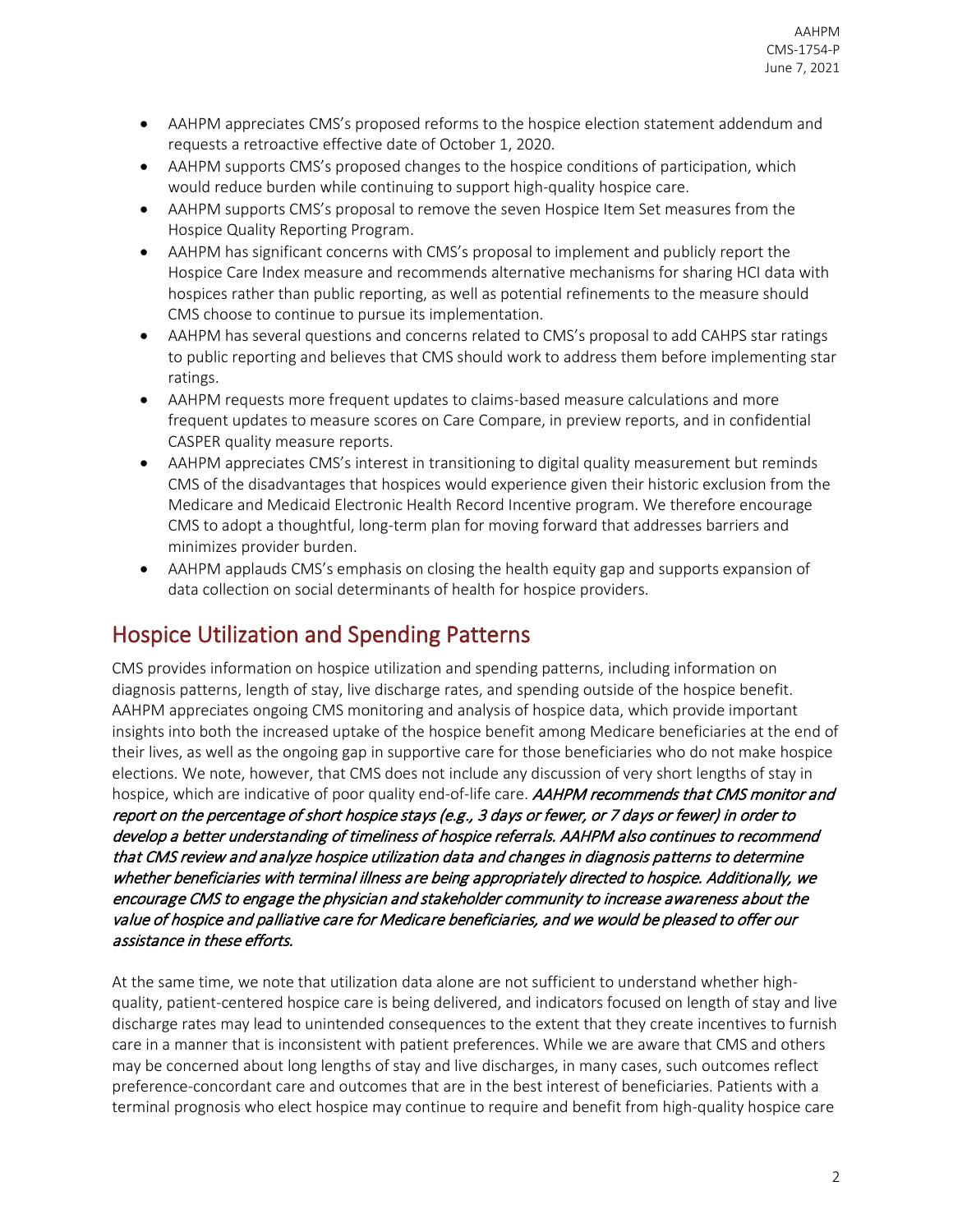beyond a 6-month timeframe, even if such duration is contrary to their original prognoses. This is true, for example, for many patients who may experience dementia over an extended period but who continue to face terminal and debilitating illness that is best met by ongoing holistic and multidisciplinary hospice care, as opposed to discharge from hospice. Conversely, subsets of patients may experience improvements in their health conditions or changes in their personal preferences that may fully warrant live discharge. As such, CMS should recognize that both long lengths of stay and live discharges are expected and appropriate outcomes for many hospice beneficiaries and that care is needed to mitigate the risk of unintended consequences that excess scrutiny of such indicators may present.

With respect to related versus unrelated care, as we have previously noted, hospices frequently admit patients with pre-existing conditions that clearly are not related to their terminal illness and for which medications and other medical interventions remain necessary right up to the last days of life. The hospice physician and the interdisciplinary group (IDG) are best positioned to assess and address the complexity and multiplicity of chronic illnesses that are present in the vast majority of beneficiaries electing hospice and the extent and nature of suffering associated with these individuals' non-terminal comorbidities. The expertise of the hospice physician and IDG must be what guides any determination as to whether a prescription drug or other medical treatment is related or unrelated to a beneficiary's terminal prognosis. These decisions about "relatedness," made during the admission process and subsequent assessments – including to address new hospice election statement addendum requirements – must be made on a case-by-case basis, and a patient's care plan developed accordingly. Indeed, our members report that the new addendum requirements have not had meaningful impact on findings of related or unrelated services, which continue to be determined by the hospice physician and IDG.

Overall, we believe that CMS's concerns around spending outside of hospice, live discharge rates, and long length of stay are driving policy decisions such as the recent requirement to implement the hospice election statement addendum and CMS's proposal to implement the Hospice Care Index (HCI) measure, which we discuss further below. Such policies result in costly additional administrative requirements and seek to use quality requirements to address program integrity concerns, rather than focus on quality accountability and improvement. However, many of these utilization trends that raise concerns for CMS reflect the changing hospice population, with a growing proportion of patients with neurological conditions like Alzheimer's and other dementias. Such patients exhibit different healthcare needs and service utilization patterns than the cancer patients whom hospice providers more commonly cared for in the past. We recommend that CMS reframe its consideration of hospice utilization patterns in light of this changing population, rather than hold hospices accountable to outdated expectations of appropriate hospice care.

We also call attention to what we view as an overemphasis on medical care compared to other core components of hospice care and the hospice benefit. Given the changing patient population, hospice providers have increasingly been required to address patients' and caregivers' social needs, including through reliance on social workers, certified nursing assistants, and respite care, rather than what are typically considered "skilled visits." However, as reflected in the measure indicators selected for the HCI, CMS is placing a greater emphasis on skilled visits rather than the entirety of the hospice benefit – for example, spiritual care, post-mortem care, and bereavement services. Indeed, there is not currently a mechanism for hospices to report the full range of services furnished by hospice providers, including services furnished by chaplains. CMS's emphasis on skilled visits undervalues the comprehensive nature of the hospice benefit and its holistic approach to addressing patient and caregiver needs, and limits visibility into the range of services hospices provide. We therefore encourage CMS to consider opportunities to actualize a broader vision and understanding of hospice services, including through data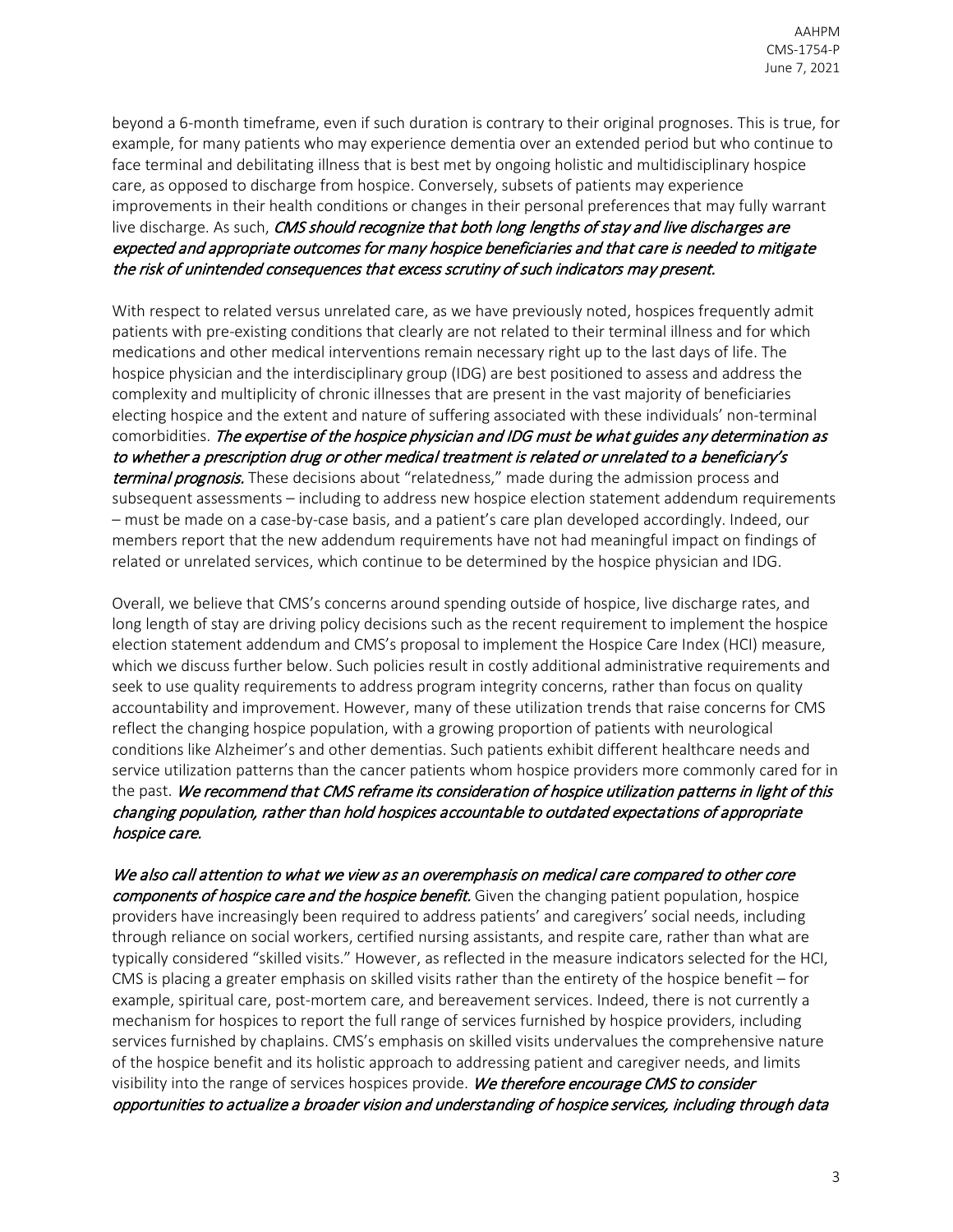collection and performance assessment. As a first step, CMS should adopt coding changes that would allow hospices to report on chaplain services. Likewise, services furnished via telecommunications technology should be reportable via claims in order to document, track, and evaluate the impact of such services on hospice care. With such data, CMS could also consider longer-term opportunities to incorporate the delivery of such services into hospice accountability efforts, including collection and public reporting of quality measures.

CMS also seeks information on the impact of the hospice election statement addendum on care decisions and discussions with beneficiaries. Our members report some benefits of the new election statement addendum requirements; for example, review of medications has helped to identify duplicate prescriptions across the hospice benefit and Medicare Part D, and the addendum has also helped provide additional teaching opportunities for non-physician members of the hospice team. However, as noted above, the addendum has resulted in little change to determinations of related versus unrelated care. Furthermore, very few patients and families are requesting the addendum, such that the positive impacts of the addendum on the patients and families have been limited. Therefore, on balance, we find that the burdens associated with the election statement addendum outweigh the benefits. As such, CMS might consider and clarify how discussion about the addendum could reflect the full range of reasons as to why the hospice does or does not cover an item, service or drug during the hospice election — for example, to help patents and families understand what is considered related but no longer medically necessary or what costs may be incurred by the beneficiary if they decline a generic medication and, instead, wish to continue with a brand name medication. In addition, AAHPM supports increasing data exchange and interface between hospices and Part D plans, to verify the enrollee's hospice election and payment for drugs considered related to the terminal illness and associated conditions and to prevent duplicate payment of medications for hospice beneficiaries.

Finally, we urge CMS to pursue further opportunities to offer palliative care services upstream of the hospice benefit, including through the implementation of a community-based palliative care model. As the hospice population has experienced changes over time, the health needs of the Medicare population are also evolving, leaving beneficiaries with serious illness to fall into a coverage gap, where existing Medicare benefits do not adequately address their care needs. While they may not have a terminal prognosis, highquality, multidisciplinary palliative care can provide significan[t benefits](http://aahpm.org/uploads/advocacy/The_Evidence_for_High-Quality_Palliative_Care.pdf) to these patients and their families and caregivers. Availability of community-based palliative care services would address this gap, enabling Medicare beneficiaries with serious illness to benefit from comprehensive, patient-centered care tailored to their needs and preferences.

# Proposed Clarifying Regulation Text Changes for the Hospice Election Statement Addendum

CMS proposes several changes to the regulation text for the hospice election statement addendum that clarify associated requirements. AAHPM thanks CMS for these commonsense changes, which we believe will facilitate administration of the addendum and reduce hospice burden. Additionally, we ask CMS to make the changes retroactive to October 1, 2020. While this request is particularly appropriate for those policies that CMS specified in preamble language in the FY 2021 Hospice Final Rule but did not include in regulation text, we believe that all the addendum changes CMS is proposing would establish more reasonable compliance standards that should apply with the outset of the hospice election statement addendum requirements.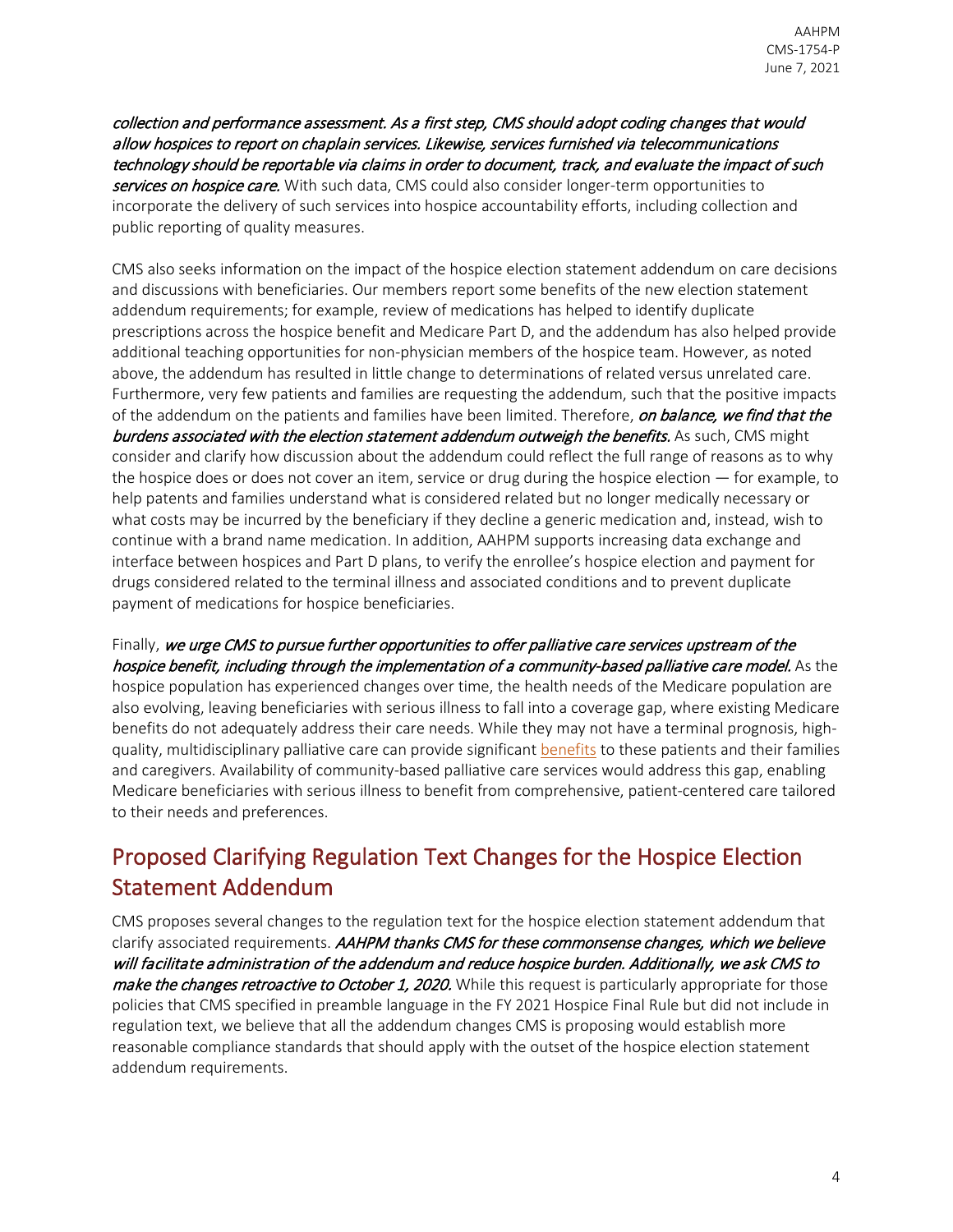## Hospice Waivers Made Permanent Conditions of Participation

CMS proposes to update its regulations to permit skill competencies to be assessed by observing an aide performing the skill with either a patient or a pseudo-patient as part of a simulation. CMS also proposes to amend its regulations to specify that if an area of concern is verified by the hospice during the on-site visit, then the hospice must conduct, and the hospice aide must complete, a competency evaluation of the deficient skill and all related skill(s), rather than completing another full competency evaluation. AAHPM thanks CMS for these changes, which we believe continue to support high-quality patient care while enabling hospices to focus resources on areas of highest need, and we recommend that CMS adopt these changes as proposed.

## Proposals and Updates to the Hospice Quality Reporting Program (HQRP)

#### *Proposal to Remove the Seven "Hospice Item Set Process Measures" from the HQRP beginning FY 2022*

CMS proposes to remove the seven individual Hospice Item Set (HIS) process measures from the HQRP, no longer publicly reporting them as individual measures on Care Compare beginning with FY 2022. AAHPM supports this change, given the continued use and reporting of the HIS Comprehensive Assessment Measure. However, we encourage CMS to take care when updating the information on the Care Compare site, to ensure that consumers can easily understand the changes in reported data.

### *Proposal to Add a "Claims-Based Index Measure," the Hospice Care Index (HCI)*

CMS proposes to implement a new claims-based hospice quality measure called the Hospice Care Index (HCI), which is a single measure comprising 10 indicators calculated from Medicare claims data. Each indicator equally affects the HCI score, with hospices eligible to receive up to 10 points on the measure. CMS proposes to begin reporting the measure no earlier than May 2022.

We appreciate CMS's continued effort to identify claims-based quality measures for the HQRP that would minimize burden on hospice providers. However, AAHPM has significant concerns about CMS's proposal to implement and publicly report the HCI measure. Most importantly, AAHPM is concerned that – as a whole – the measure fundamentally does not reflect the quality of care furnished by a hospice. Rather than providing information on whether hospices are providing care that is concordant with patients' and caregivers' preferences, the indicators largely appear to reflect program integrity considerations – for example, whether hospices are meeting their obligations to furnish all four levels of hospice care or whether they are outliers with respect to live discharge rates. Other indicators, like Nurse Care Minutes per Routine Home Care (RHC) Day or Skilled Nursing Minutes on Weekends, track service utilization for which there is little evidence supporting a relationship between higher duration of care delivery and improved health outcomes; likewise, they do not necessarily reflect the extent to which patients and caregivers want or need such nursing care. And the Per-beneficiary Medicare Spending indicator reflects costs rather than quality, without a clear understanding of the linkage between the two. At the same time, across the indicators, there is overemphasis on medical care and little consideration of other core components of hospice care, such as spiritual care, post-mortem services, or bereavement services. Furthermore, CMS's methodology for providing equal weight across indicators fails to recognize the relative contributions of the indicators to quality of care. Additionally, we are concerned that the measure could lead to unintended consequences – for example, incentivizing hospices to modify their admission practices and limit access for populations that may be more likely to lead to less favorable scores on the HCI.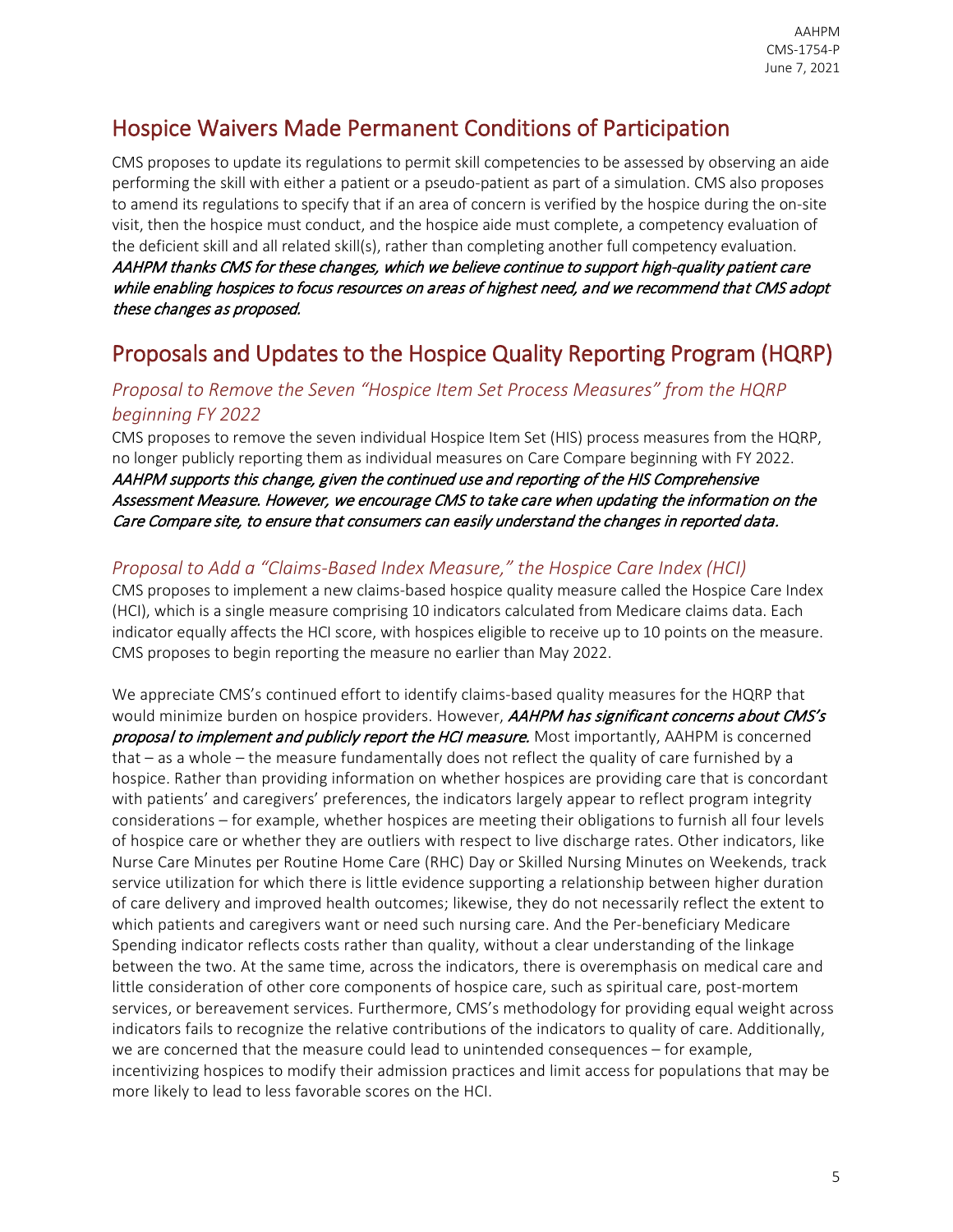We are also concerned that the HCI measure and individual indicators are not appropriate for public reporting on Care Compare and that CMS will have significant difficulty developing language that will clearly communicate to consumers what each indicator means and why it should be of importance to their decision-making. Consumers will generally not be familiar with the elements of hospice care that the indicators measure. For example, some consumers may be confused about live discharges or avoidance of general inpatient care, which they may interpret to be favorable outcomes from a hospice stay. Combined with our concerns noted above regarding the overall limits of the measure to reflect highquality care, these communication challenges could result in public reporting of the HCI measure doing more harm than good.

With respect to the use of claims to calculate the HCI measure, as we noted above, there is not currently a mechanism for hospices to report the full range of services furnished by hospice providers. For example, lack of HCPCS codes and modifiers preclude reporting of services furnished via telecommunications technology or furnished by chaplains and spiritual counselors. To the extent that CMS relies on claims-based measures like the HCI to assess hospice performance, the performance should reflect the full range of hospice services. As such, we urge CMS to finalize coding changes that allow for reporting of the full range of hospice services, including chaplain services and services furnished via telecommunications technology.

Given many of the indicators' utility for program integrity purposes, we recommend that CMS pursue alternative mechanisms for sharing this data with hospices and addressing outlier hospices, rather than implementing and publicly reporting of the HCI measure. For example, CMS could share information through PEPPER reports, as well as work more closely with outlier hospices as part of a special focus program for hospices demonstrating serious deficiencies. We do not believe that broad public reporting of the HCI measure, as proposed, will achieve policy goals of improving compliance and addressing hospices with problematic track records.

To the extent that CMS continues to pursue an HCI measure, we recommend that any such measure not be implemented or publicly reported until it receives full endorsement from the National Quality Forum (NQF). We believe the NQF endorsement process will lead to refinement of the measure and increased focus on quality of care. Additionally, we recommend that CMS provide hospices with their performance data for all HCI indicators far enough in advance to ensure the opportunity for performance improvement. We also ask CMS to wait to implement the measure until the data used for the measure is reflective of care provided by hospices outside of a public health emergency. Under CMS's current timeline, we believe that the HCI indicators will likely reflect data collection during the COVID-19 pandemic, with abnormal visit patterns and no documentation of visits furnished via telecommunications technology in claims. Finally, we recommend that CMS ensure that – prior to public reporting – the HCI measure be fully tested and studied, including to ensure a high level of consumer understanding. We are concerned that there is a significant potential for unintended consequences if the measure is rushed and consumers do not fully comprehend how the measure should be interpreted and used to support decision-making.

AAHPM also offers the following additional considerations for quality measure development for the HQRP. Development of additional claims-based measures should focus on measure concepts that truly promote quality, addressing aspects of care that are meaningful to patients. To this end, we recommend partnering with patients (when possible) and their family members/caregivers to help prioritize the outcomes that are most important to them. We also believe that CMS's best opportunities for future measure development lay with the finalization of the Hospice Outcomes and Patient Evaluation (HOPE) tool, which should provide better information for assessing and reporting hospice quality of care.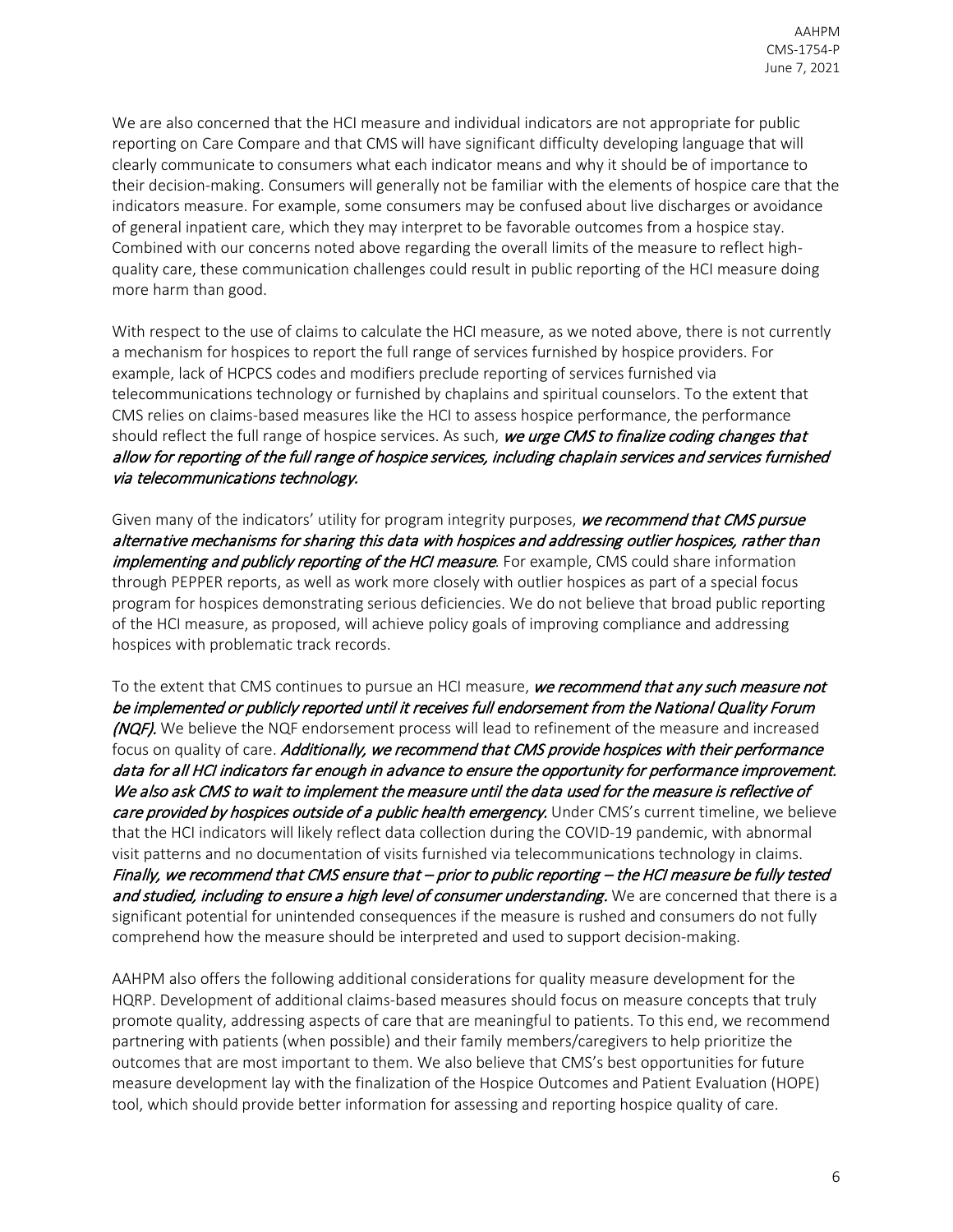#### *Proposal to Add CAHPS Hospice Survey Star Ratings to Public Reporting*

CMS proposes to introduce Star Ratings for public reporting of CAHPS Hospice Survey results on the Care Compare website no sooner than FY 2022, applying a cut-point methodology to determine how star ratings are assigned to scores for each measure and also calculating a summary or overall star rating by applying a weighted average of the individual measures. Only the overall star rating would be publicly reported.

We have several questions and concerns with this proposal. To begin, we question whether the methodology that CMS proposes will result in a star rating that accurately reflects patients' experience of care. CMS's cut-point methodology will rely on statistical clustering to assign star ratings, rather than assigning star ratings based on objective performance rates. If the Hospice CAHPS star ratings follow precedents in other programs, this will lead to distribution of star ratings that generally follows a bell curve. It is not clear, therefore, how hospices' performance will translate to star ratings and whether relatively high levels and tight distribution of performance on Hospice CAHPS surveys will distort star ratings. We also note that the cut-point methodology does not result in star ratings that are consistent with consumers' general understanding of how such ratings are calculated in other domains. That is, when reviews of products are displayed online, star ratings generally reflect a simple average of the individual ratings submitted by reviewers. The cut-point methodology that CMS proposes creates added complexity that will therefore confound consumers' understanding of the ratings and the extent to which they reflect hospice quality of care.

We also question CMS's longer-term plans for reporting performance and star ratings for quality measures assessed using the HOPE tool. As noted above, we believe HOPE offers a great deal of promise for assessing and reporting on quality of care, so we believe that any plans for updates to public reporting should take into account a longer-term strategy for introduction of HOPE data, in order to minimize confusion and maximize the utility of reported data.

Finally, we ask that CMS provide ample opportunity for hospices to review preliminary star ratings prior to public reporting. Given the potential disconnect between hospices' absolute performance on the CAHPS survey and the star ratings, hospices will need sufficient time to review and analyze their data and implement any potential changes that may be needed.

Overall, while we support CMS's interest in standardizing presentation of data on Care Compare and facilitating consumers' understanding of hospice quality, we believe CMS should work to address the above concerns prior to implementing star ratings for public display of CAHPS performance. Additionally, as with the HCI measure, we recommend robust consumer testing prior to implementation to ensure a high level of understanding, including with respect to how the ratings are calculated and how they differ from other star ratings with which consumers may be more familiar. CMS might also consider creating a tool or video to help consumers checking the Compare site to understand these differences.

#### *Quality Measures to be Displayed on Care Compare in FY 2022 and Beyond*

CMS proposes to update claims-based measures used for the HQRP and to annually refresh claims-based measure scores on Care Compare, in preview reports, and in the confidential CASPER quality measure preview reports. AAHPM suggests that CMS should recalculate and share measure performance scores more frequently than proposed – for example, on a quarterly basis – in order to help drive performance improvement.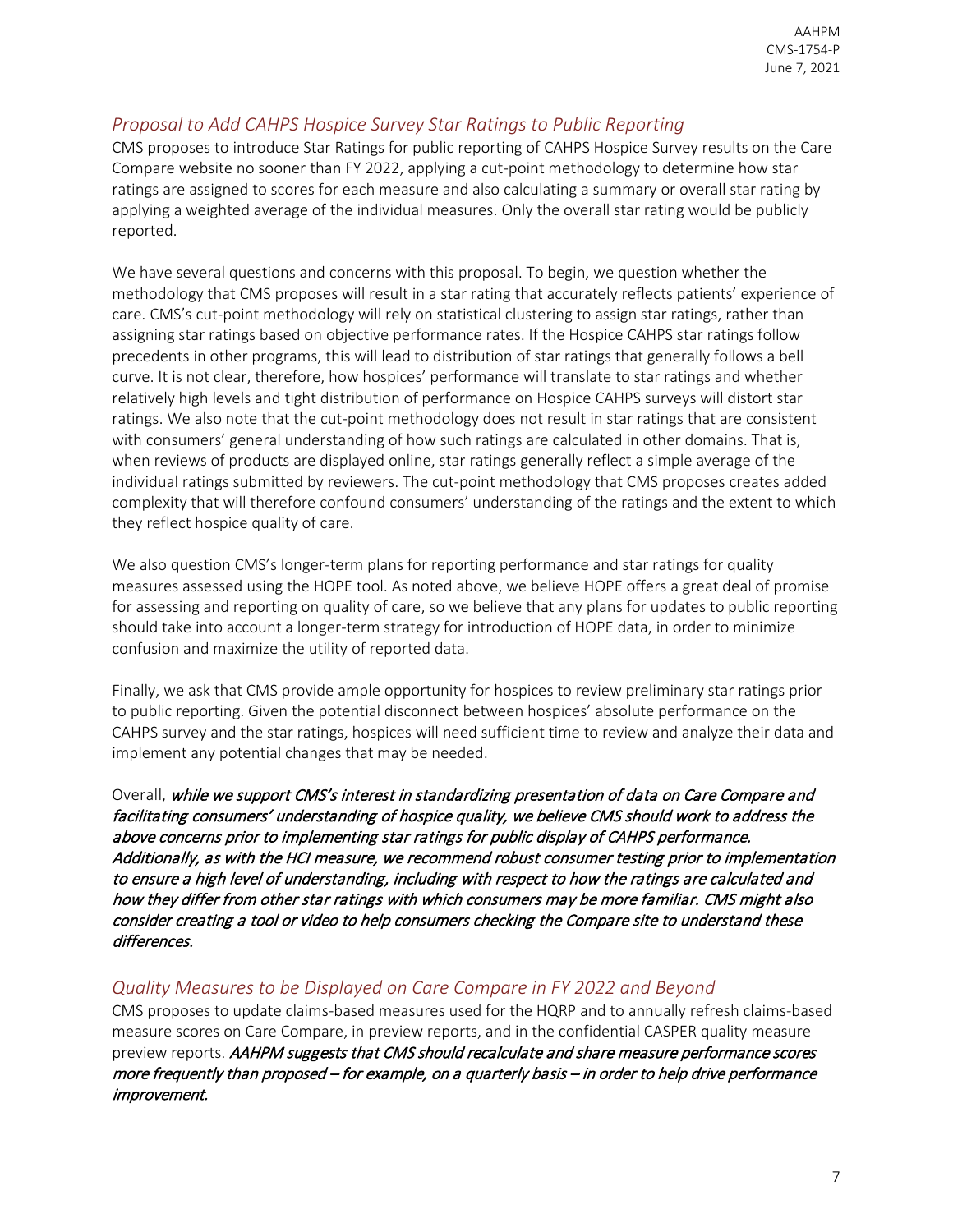# Requests for Information

### *Request for Information – Fast Healthcare Interoperability Resources (FHIR) in Support of Digital Quality Measurement in Post-Acute Quality Reporting Programs*

CMS seeks feedback on its future plans to define digital quality measures (dQMs) for the HQRP, as well as on the potential use of the FHIR standard to support digital quality measurement.

AAHPM appreciates CMS's interest in transitioning to use of dQMs and FHIR to streamline data collection and quality assessment and to facilitate interoperable data exchange. However, we remind CMS that many provider types – including hospices – would be at a substantial disadvantage due to limited adoption of certified electronic health record technology (CEHRT). Hospices were among the providers excluded from participation in the Medicare and Medicaid Electronic Health Record (EHR) Incentive Program, which provided billions of dollars in federal incentives to hospitals and physician practices to adopt and use CEHRT. As a result, few EHR vendors have developed CEHRT that is applicable to hospice settings, and hospices were not able to make the investments in core health information technology (HIT) necessary to support dQMs. Any requirement for digital quality measurement would likely impose substantial costs to implement or upgrade HIT systems, which would serve as a significant barrier to success for many hospices across the country. We also note that the COVID-19 pandemic has taken a heavy toll on providers, with many continuing to face high overhead costs and financial burden, which would further impede hospices' ability to meet new digital reporting requirements.

AAHPM cautions CMS against moving forward with digital quality measurement without addressing such barriers, including financial incentives for hospices to adopt CEHRT to level the playing field for digital quality measurement. Such incentives would not only support quality assessment and improvement efforts, but also lead to improvements in interoperable data exchange that could facilitate seamless care coordination and more effective care management.

We also urge CMS to adopt a thoughtful, long-term transition that recognizes the challenges providers will continue to experience following the COVID-19 pandemic and the barriers that they will have to overcome to adopt necessary HIT and transition to digital quality measurement. CMS should undertake these efforts in a transparent manner that offers providers sufficient lead time for preparation and minimizes unnecessary burden on the provider community.

### *Request for Information – Closing the Health Equity Gap in Post-Acute Care Quality Reporting Programs*

CMS seeks public comment on several considerations related to closing the health equity gap in postacute care quality reporting programs. AAHPM is dedicated to improving quality of life and quality of care for all people living with serious illness, as well as their families and caregivers, regardless of race, gender, gender identity, sexual orientation, age, religion, ethnicity, socioeconomic status, or disability. This includes a commitment to promoting equitable care and tackling systemic discrimination and implicit bias, along with the many other social and physical determinants of health linked to health disparities and adverse outcomes. We therefore applaud and support CMS in its goal to identify and advance efforts to achieve health equity across the Medicare program.

AAHPM recognizes that a first step towards increasing health equity it to better understand how various social and environmental factors are associated with and contribute to differential health outcomes. As such, we would support efforts to collect additional data on relevant patient characteristics. We are aware